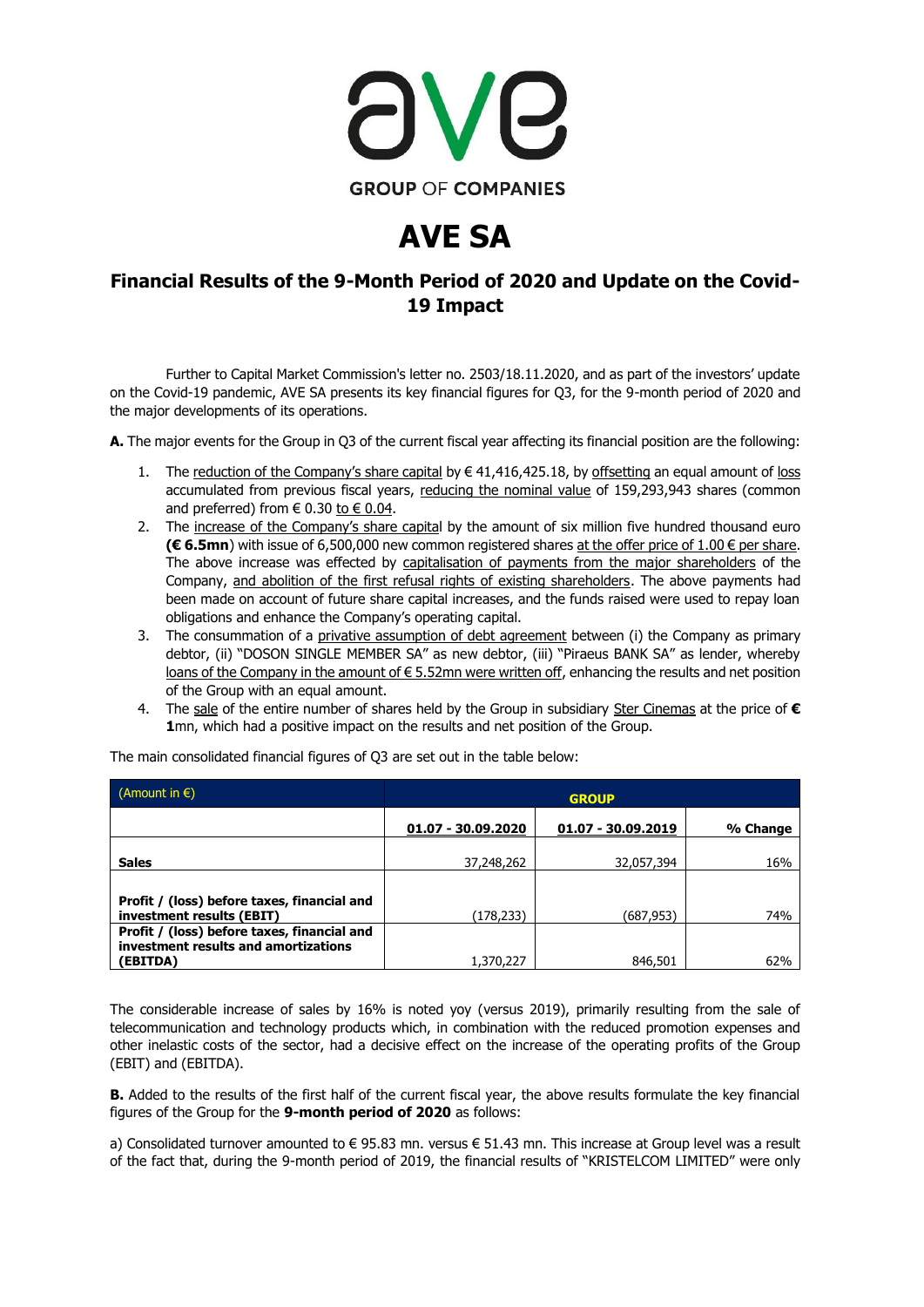incorporated for four months (from 07/06-30/09/2019). The non-comparability of the two periods is the reason why no percentage changes are presented.

b) The consolidated EBIT were negative by  $\epsilon$  3.25 mn versus loss in the amount of  $\epsilon$  3.67mn yoy.

c) EBITDA more than doubled at Group level, standing at € 1.64 mn versus € 714 thousand in the 9-month period of 2019.

d) Consolidated earnings before taxes from **ongoing operations** in the 9-month period of the current fiscal year amounted to € 6.58 mn profit versus loss in the amount of € 6.54 mn yoy. The event that brought about this considerably positive result this year was the write-off of loan obligations that contributed to profitability by € 15.55mn.

e) Consolidated earnings before taxes from **discontinued operations** in the 9-month period of the current fiscal year amounted to € 14.15 mn profit versus loss in the amount of € 2.74 mn yoy. The decisive factor of this result was basically the  $\epsilon$  15.98 mn worth of profits that resulted from the non-inclusion of subsidiary Ster Cinemas in the Group due to transfer of its shares.

f) The Group's total Equity as at 30.09.2020 amounts to  $\epsilon$  27.60 mn versus  $\epsilon$  1.014 mn as at 31.12.2019, due to the considerable increase of profitability presented in items (d) and (e), and the share capital increase of  $\epsilon$  6.5 mn in Q3 of the current fiscal year. It is noted that, further to the Management's actions presented above, the Group's capital base was enhanced to reach a record high in the last years.

g) Total loans at Group level as at 30.09.2020 went down to € 65.5 mn versus € 88.08mn as at 31.12.2019, i.e. a €22.6 mn reduction (-25.6%), as a result of the loan write-off in light of the execution of the two privative assumption of debt agreements and the non-inclusion of the (loss-generating) sector of cinema theaters in the financial statements.

h) Finally, for the reasons described under (g) above, total liabilities at a consolidated level as at 30.09.2020 was reduced to € 110.12 mn versus € 163.43 mn (-32.63%) as at 31.12.2019.

The above 9-month figures, along with the figures of the previous fiscal year, are summarised in the table below so as to provide a clearer understanding:

| (Amount in €)                                                                                | <b>GROUP</b>       |                    |
|----------------------------------------------------------------------------------------------|--------------------|--------------------|
|                                                                                              | 01.01 - 30.09.2020 | 01.01 - 30.09.2019 |
| <b>Sales</b>                                                                                 | 95,827,307         | 51,427,250         |
| Profit / (loss) before taxes, financial and investment<br>results (EBIT)                     | (3,251,892)        | (3,672,020)        |
| Profit / (loss) before taxes, financial and investment<br>results and amortizations (EBITDA) | 1.642.096          | 714,287            |
| Profit / (loss) before taxes from ongoing operations                                         | 6,577,344          | (6,535,723)        |
| Profit / (loss) before taxes from discontinued<br>operations                                 | 14,151,039         | (2.743.406         |

**C.** As far as the COVID-19 impact on the Group's operations is concerned, it is noted that two of its business pillars, the one involving amusement parks (Allou Fun Park) and the one involving movie theaters (Ster/Odeon) [prior to its transfer in Q3 2020], remained in mandatory suspension by State order for a considerable time in the 9-month period of 2020, thus noting a significant fall-back in their turnover. In specific, sales from the amusement parks business in the 9-month period of 2020 amounted to  $\epsilon$  1.83 mn versus  $\epsilon$  3.55 mn vov, and the park is not expected to resume its operation before the end of the current fiscal year. Moreover, the loss generated by the operation of movie theaters in the 9-month period of 2020 amounted to  $\in$  1.8 mn, and is incorporated in the result from discontinued operations (hence a non-recurring cost).

As far as the distribution of telecommunication and technology products is concerned, which is the main commercial component of the Group (having generated  $\epsilon$  81.01 mn accounting for 85% of consolidated sales in the 9-month period of 2020), establishing work from home in businesses and education, the need for contactless transactions (sales-payment) in order to limit transmission of the virus and, in general, the need to communicate with people in a lock-down situation, have lead to mass use of the internet and enhanced the demand for